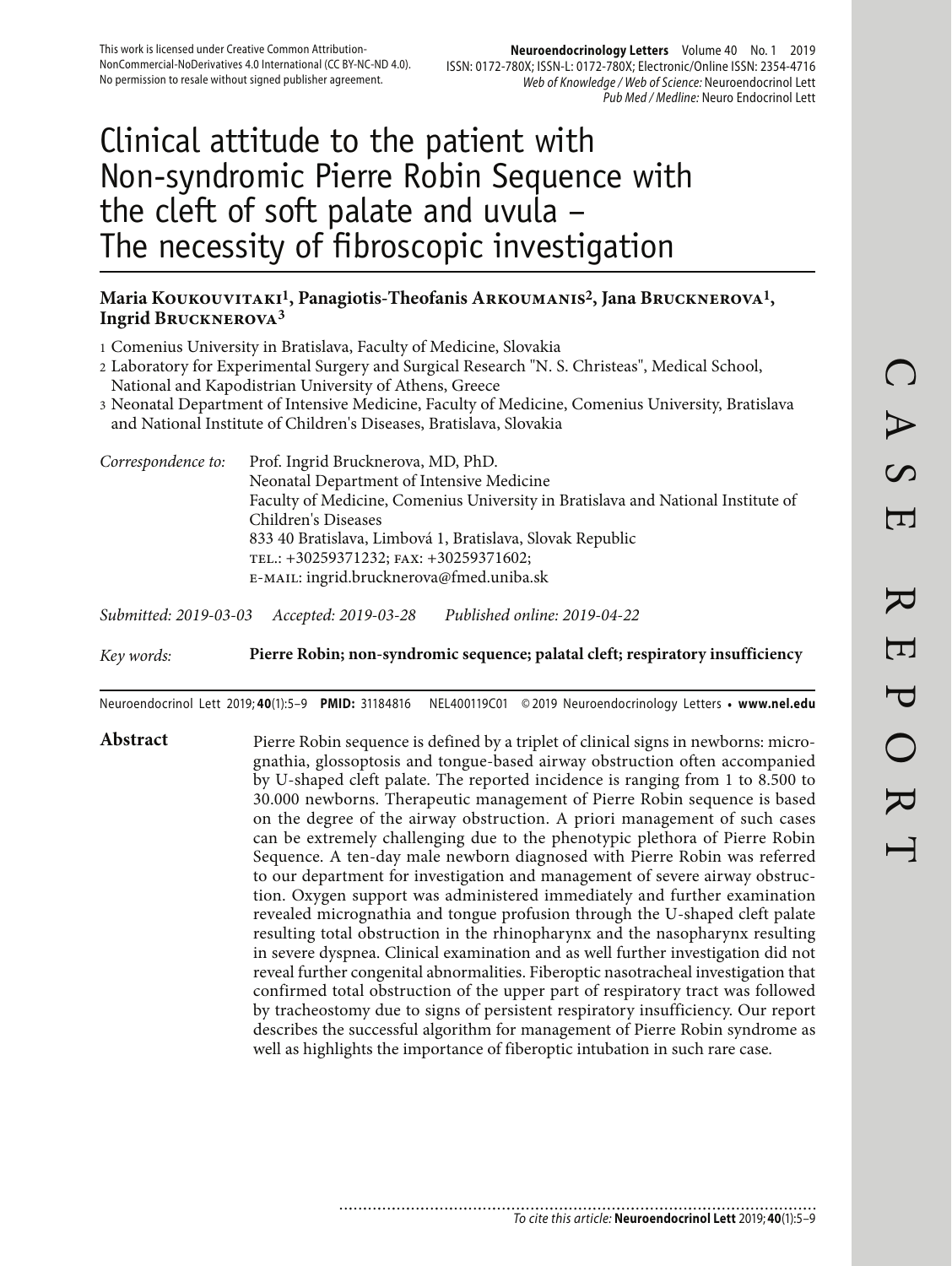#### Koukouvitaki et al: Non-syndromic Pierre Robin Sequence

**Abbreaviations:**

| O <sub>2</sub> | - oxygen                              |
|----------------|---------------------------------------|
| Neo            | - neonatal                            |
| PED            | - pediatric                           |
| I. D.          | - internal diameter                   |
| <b>PRS</b>     | - Pierre Robin sequence               |
| nsPRS          | - non syndromic Pierre Robin sequence |
|                |                                       |

#### **INTRODUCTION**

Pierre Robin sequence refers to heterogenic pathological entity, associated with micrognathia, glossoptosis and tongue-based airway obstruction highly associated with palatal cleft in a percentage of 66% to 90% (Cohen, 2017). The diagnosis between syndromic and non-syndromic form is of the utmost importance as most premature deaths occur with the syndromic form of Pierre Robin sequence (Bush & Williams, 1983). The epidemiological data reports an incidence fluctuating from 1 to 8,500 to 1 to 30,000 newborns (Lee *et al.* 2015, Printzlau & Andersen, 2004). To be specific, the great range is a result of studies conducted on different continents with various methodologies. The highest occurrence is reported in the United States of America, 1 per 3120 newborns whereas the lowest is found 1 out of 14,000 in Denmark (Côté *et al.* 2015, Printzlau & Andersen, 2004). To our knowledge, this is the first case from Slovak Republic reported in English literature.

## **CASE REPORT**

The boy born at 40th weeks of gestational age (birth weight 3500g, birth length 50 cm, value of the Apgar score 9/9 points) by normal vaginal delivery in head position after uncomplicated pregnancy presented with severe dyspnea since delivery. No family history of congenital disorder was present. He was admitted to our department at the age of 10 days. The patient had micrognathia, cleft of the soft palate and his tongue protruded into the nasal cavity through a cleft of the posterior boarder of the hard palate, through the cleft of the soft palate and uvula. He was dyspneic also in pronate position, intermittently with the necessity of oxygen supply (O2 max 0,5 l/min). The rest clinical physical examination was normal. We did not confirm another congenital abnormality. Oropharyngeal intubation was impossible.

On the second day after admission, he had flexible fibroscopic investigation of the upper airways. Nasopharynx and oropharynx were totally obstructed with the root of the tongue. Hypopharynx was free and larynx had normal configuration without signs of laryngomalacia. The procedure was performed in supine position and the videoscope was propelled between the invaginated tongue and the pharyngeal wall. Tracheotomy was indicated. Introduction to anesthesia was complicated by difficult intubation (repeated failure with saturation drops up to 79%) for the underlying diagnosis. After tracheostomy, the child was dyspnoic,

but without a stridor. Flexible bronchoscopy (wide 2.8 mm diameter) confirmed free subglottic area and did not found tracheomalacia. Tracheal tube Bivon 2.5 Neo was replaced for Bivon 2.5 PED with balloon (I. D. 2.5, length 38 mm). Due to dyspnea, the child was ventilated. After 15 hours, the mechanical ventilation was changed into noninvasive respiratory support for 24 hours. Using antiedematous therapy we could stopped the inhalation of oxygen (max. 30% O2) and respiratory support. Mild dyspnea was present due to abnormal shape of the thorax (pectus excavatum) and enormous salivation. Using respiratory physiotherapy (contact breathing, vibrating thoracic massage, elevated position of the thorax, regular airway cleaning, orofacial stimulation) we improved breathing mechanics. Serological investigations for herpes virus, rubella, cytomegalovirus were negative. We did not confirm any other congenital abnormalities.

The enteral feeding was complicated by frequent vomiting. Sonography of the stomach confirmed the presence of gastroesophageal reflux. A normal artificial milk formula was changed into antireflux one. The child was able to drink the whole amount of milk. In stable condition, the patient was release home. Multidisciplinary follow up after releasing home was indicated (otorhinolaryngologist, neonatologist, cleft out-patient department).

### **DISCUSSION**

Pierre Robin sequence (PRS) is characterized by three related clinical findings which are micrognathatia, glossoptossis and tongue-based airway obstruction (Cohen, 2017). Whilst not necessary for diagnosis (Breugem *et al.* 2016), cleft palate is regularly found among newborns with PRS because the hypoplastic mandible prompts superior and retropositioning of the tongue, which may interrupt palatal shelf fusion.

Historically, Pierre Robin in 1923 was the first who recognized the triad in a cohort of newborns in 1923 and roughly a decade later emphasized the common association with the cleft palate (Breugem *et al.* 2016; Robin, 1934). Additionally, the definition of the Pierre Robin sequence was proposed roughly sixty years later. (Carey *et al.* 1982). Moreover, Breugem and Mink van der Molen in 2009 have described that the triplet by Pierre Robin is defined as an effective sequence of pathological events (Breugem & Mink, 2009). As highlighted by Breugem and Cohen, a patient with syndrome is characterized by a collection of abnormalities with one pathogenesis, as opposed to the patient with a sequence and many abnormalities, a number of them secondary to other existing anomalies (Breugem & Mink, 2009; Cohen, 1981).

A plethora of comorbidities is related with the PRS and the varying clinical finding can make the diagnosis quite troublesome. As, a heterogenic pathological entity, Pierre Robin can be distinguished as non syn-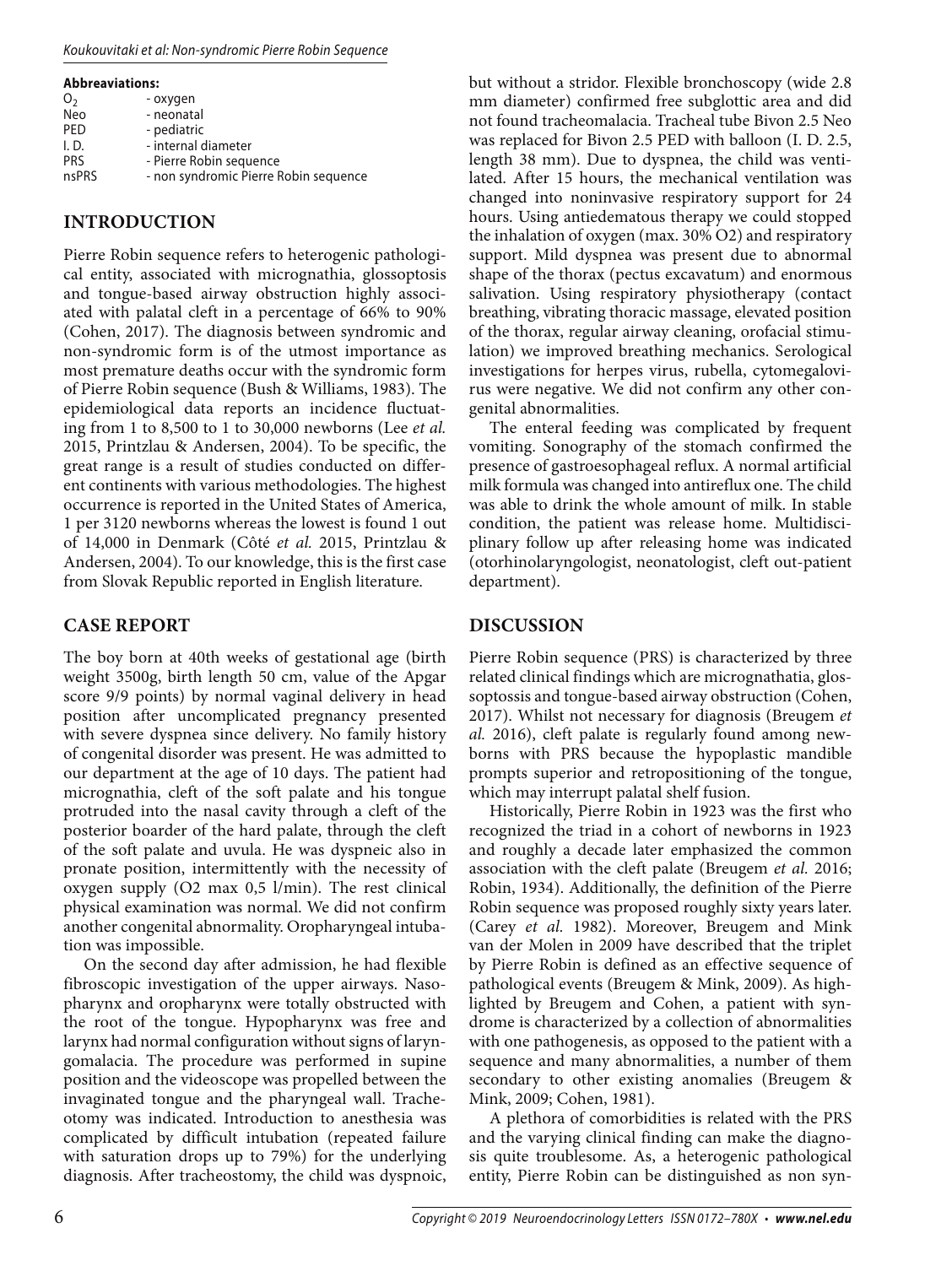dromic disease (nsPRS), or in relation with a concomitant syndrome or other dysmorphology (sPRS) such as velocardiofacial, teratogenic-related as well as Treacher Collins syndromes (Holder-Espinasse *et al.* 2001).

The pathogenesis of the PRS is subject of controversy as three distinct theories analyzed in literature. To begin with, mechanical theory suggests that due to pathological mandibular growth tongue remains high and in retroposed affecting the nasopharynx resulting feeding difficulties and respiratory issues. To be specific during the 11th week of development the abnormal position of the tongue hinders the palatal shelve fusion (Holder-Espinasse *et al.* 2001). The fact that mandibular growth relies on Meckel's cartilage lacks SOX9 gene to the hypothesis (Rathe, 2015). It is also hypothesised that the neuromuscular delay in the pharyngeal pillars, palate and the tongue hinders the mandibular growth and palatal shelve fusion (Abadie *et al.* 2002). Finally, the intrauterine mandible compression theory is suggested based on limited extension range of the flexed fetal head. Oligohydramnios, multigravid pregnancy and uterine anomalies are known also to hinder the mandibular growth (Bütow *et al.* 2016). In our patient we did not confirm neither the presence of oligohydramnios or multigravida pregnancy.

Even if non-syndromic Pierre Robin sequence is a heterogenic entity, current literature defines micrognathia as the principle feature relating to two other pathologies: glossoptosis and obstruction of upper airway (Breugem & Courtemanche, 2010). Micrognathic and retrognathic jaws display distinctive morphological features namely, reduced body length and mandibular branch height, greater mandibular angle and inclined chin posteriorly (Breugem, 2016). As regards, the mandibular growth in Pierre Robin, the latest publication by Abramson *et al.* in 2013 reached to the conclusion non-syndromic micrognathic cases can improve their clinical anomaly during postnatal growth and achieve favorable ventilation (Abramson, 2013). On the other hand, syndromic micrognathia should be managed surgically (Eriksen *et al.* 2006). Besides micrognathia, glosssoptosis is another distinctive clinical feature of Pierre Robin sequence. Glossoptosis defined by the displacement of the base of the tongue towards oropharynx and hypopharynx, increases the risk of developing sleep-related respiratory disorders (Suri *et al.* 2006). Disturbance in ventilatory dynamics in Pierre Robin patient include apnea, increase respiratory muscle activity, cyanosis and respiratory failure (MacLean *et al.* 2012). As a result growth curve could fall below standard as the patients energetic resources are utilized to perform vital functions (Daniel, 2013). The presence of U-shape cleft palate is associated with the clinical triplet by Pierre Robin, even though V-shape cleft palate can be found (Hanson & Smith, 1975). In addition to this cleft palate can hinder the speech development and the phonological skills (Morice, 2018). Lastly, nutrition-related conditions such as lengthily feeding time reduced oral

feeding and additional respiratory deterioration in the course of the meals may be seen in cases with Pierre Robin sequence (de Vries *et al.* 2014).

Syndromic Pierre Robin sequence includes neurologic comorbidities (Filip, 2015) and cardiac anomalies (Pearl, 1982) in addition to micrognathia, glossoptosis and tongue based airway obstruction. Among the 34 conditions related to syndromic Pierre Robin, Stickler Sydrome is the most common (Snead & Yates, 1999). Rubinstein-Taybi syndrome, was part of the differential diagnosis of our patient, however serum TSH, fT3 and fT4 levels were physiological and no other characteristics of the syndrome were present (Zwierzchowski *et al.*, 2015) In similar fashion, congenital high airway obstruction syndrome (Hamid-Sowińska *et al.*, 2011) and Neonatal Marfan Syndrome were excluded as well (Jurko *et al.* 2017).

The primary therapeutic target is to sustain a viable upper airway in severe airway obstruction (Roy *et al.* 2009). Conservative treatment, such as positioning the patient in prone or lateral position (Poets & Bacher, 2011), inserting nasopharyngeal cannula (Côté *et al.* 2015) or utilizing mechanical positive pressure ventilation mask (Daniel, 2013) is preferred to Pierre Robin cases with periodic ventilation difficulties. In addition, a two stage orthodontic treatment can have prominent role in the conservative treatment protocols (Cohen, 2017). Nevertheless, the possible adverse effects of conservative treatments, such as increasing the risk of developing sudden infant death syndrome (Poets & Bacher, 2011) or aspirating gastric content (Daniel, 2013) are associated with conservative treatment should be mentioned.

As for the non-syndromic Pierre Robin sequence cases with significant airway obstruction or those cases who failed to respond to conservative treatment protocols surgical therapeutic options are available. On the contrary, syndromic Pierre Robin cases are more apt for surgical therapeutic procedures because of the various comorbidities and the reduced growth development (Lenstrup, 1925). To be specific, tongue-lip adhesion procedures and more common mandible distraction osteogenesis are invasive procedures that came unfortunately as well with risk of postoperative complications (Cascone, 2014; Shen *et al.* 2009). Furthermore, tracheostomy is considerate as another invasive procedure, although it is appropriate to highlight that is regarded as a short-lived treatment and should be reserved for severe airway obstruction or in patients where other measures failed (Amarillo *et al.* 2013). Tracheostomy comes with high rate of complication and fails to treat the pathophysiology of the Pierre Robin sequence subsequently; an additional treatment is required (Bangiyev *et al.* 2016).

As surgical treatments advance with the development of the technology, The Da Vinci Robotic System becomes more popular for paediatric tongue based masses cases. Rhbar *et al.* in 2007 was the first to treat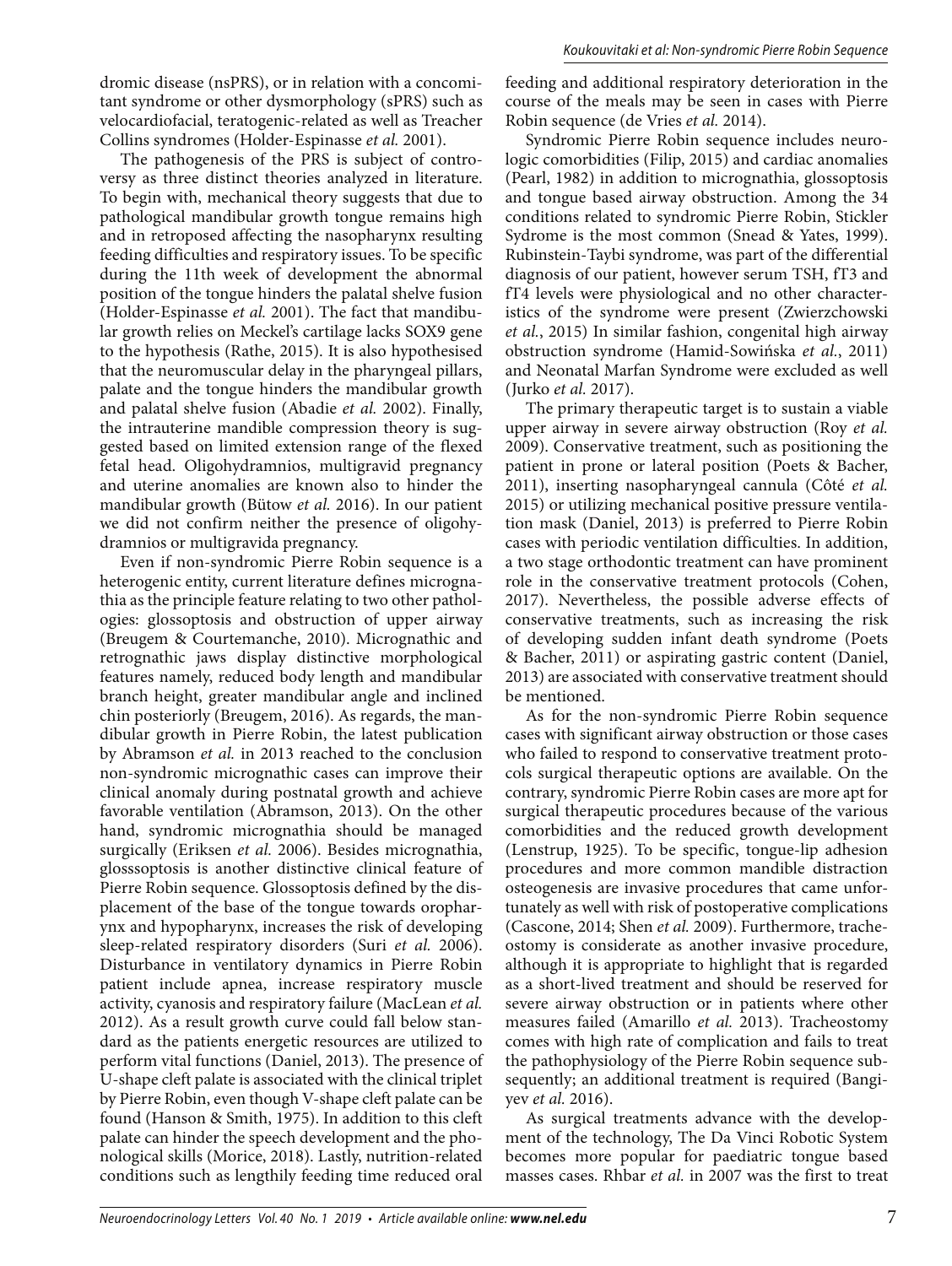five paediatric patients with laryngeal clefts (Rahbar *et al.* 2007). Montevechii *et al.* as well as Thottam *et al.* performed transoral robotic tongue base resection in paediatric patients with obstructive sleep apnea syndrome (Montevecchi *et al.* 2017; Thottam *et al.* 2015). In both studies the patients did not required tracheostomy or nasogastric tube postoperatively and as significant drop in the obstructive apnea-hypopnea index value was observed (Montevecchi *et al.* 2017; Thottam *et al.* 2015). Utilisation of transoral robotic surgeries in paediatric population comes with a number of important advantages , minimally invasive approach, low morbidity, high quality endoscopic view and multiplanar movement (Hockstein, Weinstein, O'Malley Jr., 2005). However, the learning curve, as well as the high cost of trans oral surgeries remain major barriers.

Although there is a number of published treatment protocols to date there is no specific accepted guidelines (De Buys Roessingh *et al.* 2008). The fact that only 10% of non-syndromic Pierre Robin cases require invasive treatment as suggested by Bangiyev makes our case even more uncommon (Bangiyev *et al.* 2016).

## **CONCLUSION**

The case of ten-day newborn with non-syndromic Pierre Robin sequence was present. We conclude that the severity of the airway obstruction even in non-syndromic PRS case requires the use of fiberoptic investigation for exclusion of added congenital abnormality as well as for local description of the degree of obstruction. The authors demonstrate that in case of non-syndromic Pierre Robin fiberoptic investigation and subsequently should be taken into consideration especially in combination with chest abnormality and problematic cleaning of the lower parts of a respiratory system.

#### **CONFLICT OF INTEREST**

None.

# **ETHICAL APPROVAL**

All procedures were in accordance with the ethical standards of the institutional research committee and with the 1964 Helsinki declaration and its later amendments or comparable ethical standards.

#### **INFORMED CONSENT**

Informed consent was obtained from all individual participants included in the study.

#### **SOURCES OF FUNDING**

None.

# **ACKNOWLEDGMENTS**

None.

#### REFERENCES

- 1 Cohen SM (2017). Robin sequence: What the multidisciplinary approach can do. J Multidisciplinary Health. **10**: 121.
- Bush PG, Williams AJ (1983). The incidence of the Robin anomaly (Pierre Robin syndrome). Br J Plastic Surgery. **36**: 434–437.
- 3 Printzlau A, Andersen M (2004). Pierre Robin Sequence in Denmark: A Retrospective Population- Based Epidemiological Study. Cleft Palate-Craniofacial J. **41**: 47–52.
- Lee JJ, Thottam PJ, Ford MD, Jabbour N (2015). Characteristics of sleep apnea in infants with Pierre-Robin sequence: Is there improvement with advancing age? Int J Pediatr Otorhinolaryngol. **79**(12): 2059–2067.
- 5 Côté A, Fanous A, Almajed A, Lacroix Y (2015). Pierre Robin sequence: Review of diagnostic and treatment challenges. Int J Pediatr Otorhinolaryngol. **79**(4): 451–464.
- 6 Printzlau A, Andersen M (2004). Pierre Robin Sequence in Denmark: A Retrospective Population-Based Epidemiological Study. Cleft Palate-Craniofacial. **41**: 47–52.
- 7 Breugem CC, Evans KN, Poets CF (2016). Best practices for the diagnosis and evaluation of infants with Robin sequence. JAMA Pediatric. **9**: 1–9.
- 8 Robin P (1934). Glossoptosis due to atresia and hypotrophy of the mandible. Am J Dis Child. **48**(3): 541–547.
- 9 Carey JC, Fineman RM, Ziter FA (1982). The Robin sequence as a consequence of malformation, dysplasia and neuromuscular syndromes. J Pediatrics. **101**(5): 858–864.
- 10 Breugem CC, Mink van der Molen AB (2009). What is ''Pierre Robin sequence''? J Plastic Reconstructive Aesthetic Surgery. **62**: 1555–1558.
- 11 Cohen MM (1981). The patient with multiple anomalies. New York: Raven Press. 2nd edition p. 116.
- 12 Holder-Espinasse M, Abadie V, Cormier-Daire V (2001). Pierre Robin sequence: a series of 117 consecutive cases. J Pediatrics. **139**: 588–590.
- 13 Rathe M (2015). Pierre Robin sequence: Management of respiratory and feeding complications during the first year of life in a tertiary referral centre. Int J Pediatr Otorhinolaryngol. **79**(8): 1206–1212.
- 14 Abadie V, Morisseau-Durand MP, Beyler C, Manach Y, Couly G (2002). Brainstem dysfunction: a possible neuroembryological pathogenesis of isolated Pierre Robin sequence. Eur J Pediatr. **161**(5): 275–280.
- 15 Bütow KW, Zwahlen RA, Morkel JA, Naidoo S (2016). Pierre Robin sequence: Subdivision, data, theories and treatment: Prevailing controversial theories related to Pierre Robin sequence. Ann Maxillofac Surg. **6**(1): 38.
- 16 Breugem CC, Courtemanche DJ (2010). Robin sequence: clearing nosologic confusion. Cleft Palate-Craniofacial J. **47**(2): 197–200.
- 17 Breugem CC (2016). Best Practices for the Diagnosis and Evaluation of Infants With Robin Sequence: A Clinical Consensus Report. JAMA Pediatrics. **170**(9): 894–902.
- 18 Abramson ZR (2013). Effects of mandibular distraction osteogenesis on thee-dimensional airway anatomy in children with congenital micrognathia. J Oral Maxillofac Surg. **71**: 90–97.
- 19 Eriksen J, Hermann NV, Darvann TA, Kreiborg S (2006). Early postnatal development of the mandible in children with isolated cleft palate and children with nonsyndromic Robin sequence. Cleft Palate-Craniofacial J. **43**(2): 160–167.
- 20 Suri S, Ross RB, Tompson BD (2006). Mandibular morphology and growth with and without hypodontia in subjects with Pierre Robin sequence. AJO-DO. **130**(1): 37–46.
- 21 MacLean JE, Fitzsimons D, Fitzgerald DA, Waters KA (2012). The spectrum of sleep- disordered breathing symptoms and respiratory events in infants with cleft lip and/or palate. Arch Dis Child. **97**(12): 1058–1063.